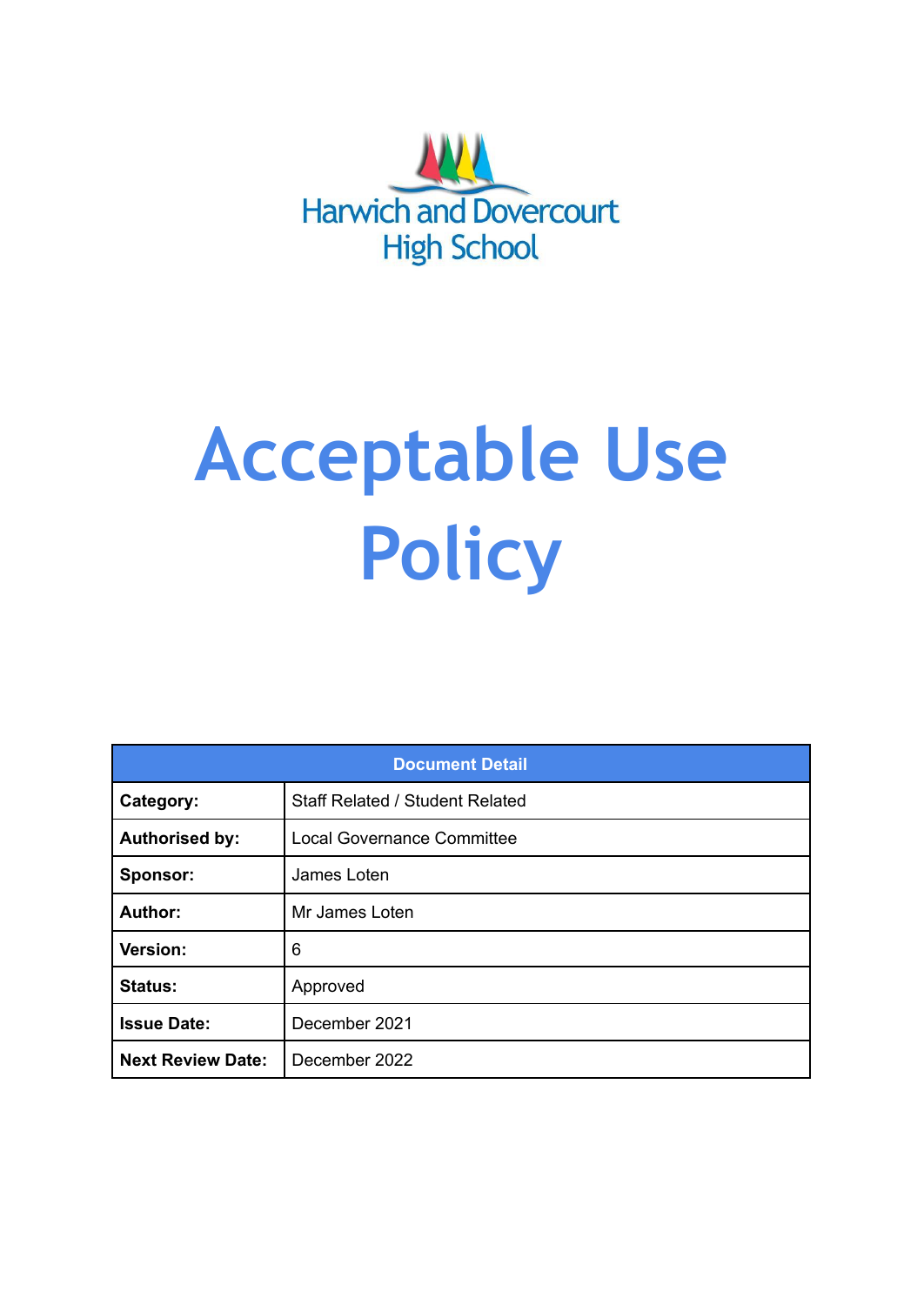#### **Ownership and Control**

# **History**

| Version        | <b>Author</b> | <b>Dated</b> | <b>Status</b> | <b>Details</b>                                                         |
|----------------|---------------|--------------|---------------|------------------------------------------------------------------------|
|                | Kd            | 23/10/14     | Approved      | Approved by the Student<br>and Curriculum Committee<br>22 October 2014 |
| $\overline{2}$ | lƘd           | 11/05/2016   | Approved      | Re-approved 11 May 2016                                                |
| 3              | Kd            | 14/06/2017   | Approved      | Reviewed and approved by the Local<br>Governing Board 14 June 2017     |
| 4              | <b>MHI</b>    | Nov 2019     | Approved      | Approved by LGB 7th November 2019.                                     |
| 5              | MHI           | Nov 2020     | Approved      | Approved by LGC 5th Nov 2020                                           |
| 6              | <b>JLO</b>    | Dec 2021     | Approved      | Approved by LGC 7th December                                           |

# **Intended Audience**

| <b>Intended Audience</b> | Intended Method of Distribution    |
|--------------------------|------------------------------------|
| Staff / Students         | Shared Staff Google Drive, Website |
|                          |                                    |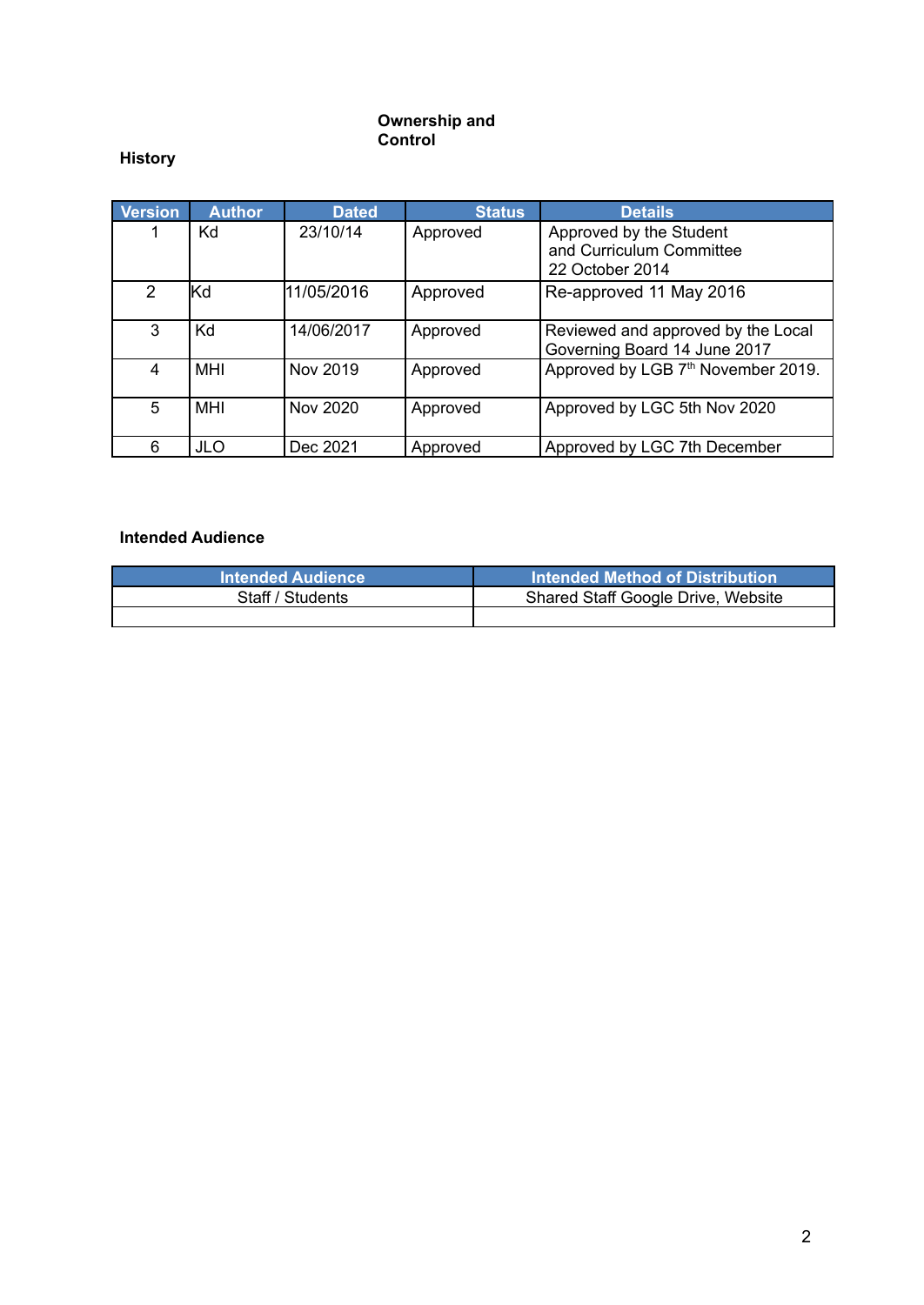#### **Harwich and Dovercourt High School - Computer Network Acceptable Use Policy**

If you have any questions about the policy, please contact the IT Support Team in the first instance.

The School assumes the honesty and integrity of its IT users. Facilities are provided in as unrestricted manner as is feasible in order to offer the best possible quality of service.

It is the user's responsibility to ensure that they comply with the policy. The latest version may be seen on the School Website and is in addition to the school's Code of Conduct Policy.

All staff and students will be expected to sign an agreement to abide by the policy.

Refusal to follow any of this policy when pointed out by a member of staff will be treated as any other refusal to follow an instruction, in line with the School's Behaviour for Learning Policy or Code of Conduct.

#### **1. General Policy**

The user agrees not to:

Upload, download, post, email or otherwise transmit or store any content that is unlawful, harmful, threatening, abusive, harassing, tortuous, defamatory, vulgar, lewd, obscene, libellous, invasive of anyone's privacy, hateful or racially, ethnically or otherwise objectionable.

Impersonate any person or entity, or falsely state or misrepresent affiliation with a person or entity including the forging of headers or to otherwise manipulate identifiers in order to disguise the origin of any content transmitted through the School services.

Upload, download, post, email or otherwise transmit or store any content that the user does not have the right to transmit.

Upload, download, post, email or otherwise transmit or store any content that infringes any patent, trademark, trade secret, copyright or other proprietary rights ("Rights") of any party.

Upload, download, post, email or otherwise transmit or store any unsolicited or unauthorised advertising, promotional materials, "junk mail", "spam", "chain letters", "pyramid schemes" etc. except when directly resulting from curriculum work.

Upload, download, post, email or otherwise transmit or store any material that contains software viruses or any other computer code, files or programs designed to interrupt, damage, destroy or limit the functionality of any computer software, hardware or telecommunications equipment.

Interfere with or disrupt the service or servers or networks connected to the service, or disobey any requirements, procedures, policies or regulations of networks connected to the service.

Collect or store personal information about others without direct reference to The Data Protection Act.

Use the School's facilities to undertake any trading, gambling, other action for personal financial gain, or political purposes unless as part of a curriculum project.

Visit or use any online messaging service, "chat site", web-based email or discussion forum not supplied or authorised by the School.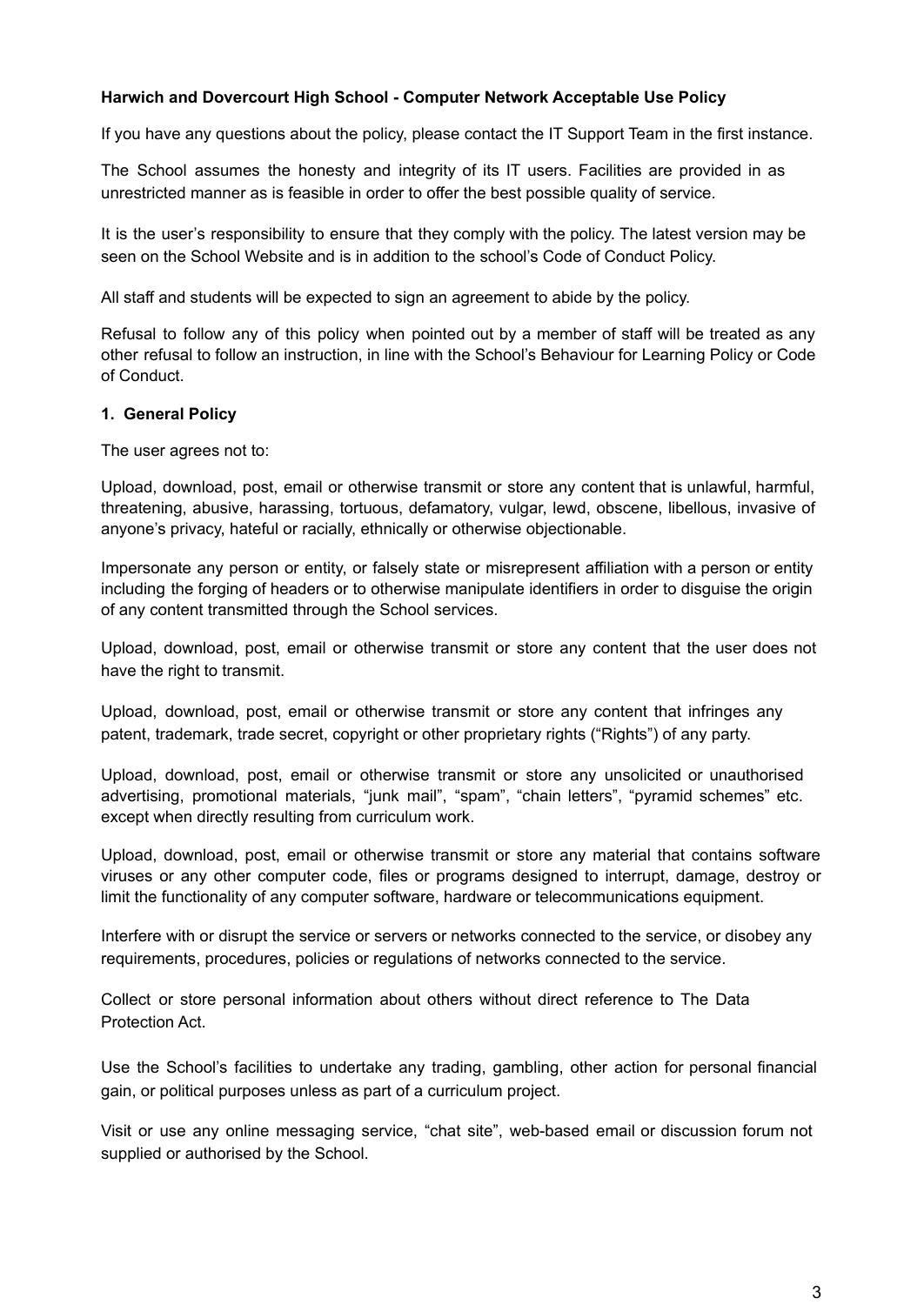Store or use any software not specifically installed on the computer network by a member of the IT Support Team.

Visit, use, download, or store any game, either application or browser-based, without permission of a supervising teacher, and only for educational purposes.

The School reserves the right to refer any breach of this policy to the respective Mentor / Tutor / Head of Department and / or member of the Leadership Team. This may result in the suspension of any or all parts of the services provided.

### **2. Network Services**

This comprises of access to desktops, laptops, tablets (PC or Mac based) and Chromecasts\Apple TV's in the various classrooms, labs or other areas for all users, and for staff additional access in departmental offices for the purposes of School Administration.

Storage of files for all users is available on the School network.

All users shall have complete access to any files they have created, except where ownership / authorship is in question. This is then referred to the relevant Mentor / Tutor / Member of the Leadership Team.

Each user shall have a unique username and password. The password must not be divulged to any other user or any third parties outside of the School.

#### **3. Internet Services**

Each User shall have access to the Internet via the School's Proxy Server. The Proxy Server will filter any unwarranted materials and be updated regularly to maintain this high level of filtering.

Any user repeatedly attempting to access such material will have their account locked and it will not be reopened until they have discussed the matter with a member of the Leadership Team.

The School does not pre-screen content viewed by users, but relies on the filtering software. Should any site or content be discovered which does not comply to the General Policy it will be added immediately to the deny list. Users should report offending material to IT Support by supplying the complete website address.

Whilst the school makes every effort to filter material as defined in the Code of Conduct, the school cannot be held liable for any failure to filter such material due to the nature and proliferation of such sites on the internet.

There are systems in place to monitor all network usage and as such there is no expectation of privacy on the school's network regarding access. This extends to the use of school computing property used away from the school site. There are also systems in place to monitor activity that may compromise the school and its stakeholders within cyberspace, including media and social media.

#### **4. Mail Services**

If a user sends an email that contains content as defined in the Code of Conduct Policy or Behaviour for Learning Policy, their account shall be locked and not released until they the school has received authorisation from a parent or guardian and then only in consultation with a member of the leadership team, or their line manager and then only in consultation with the Headteacher.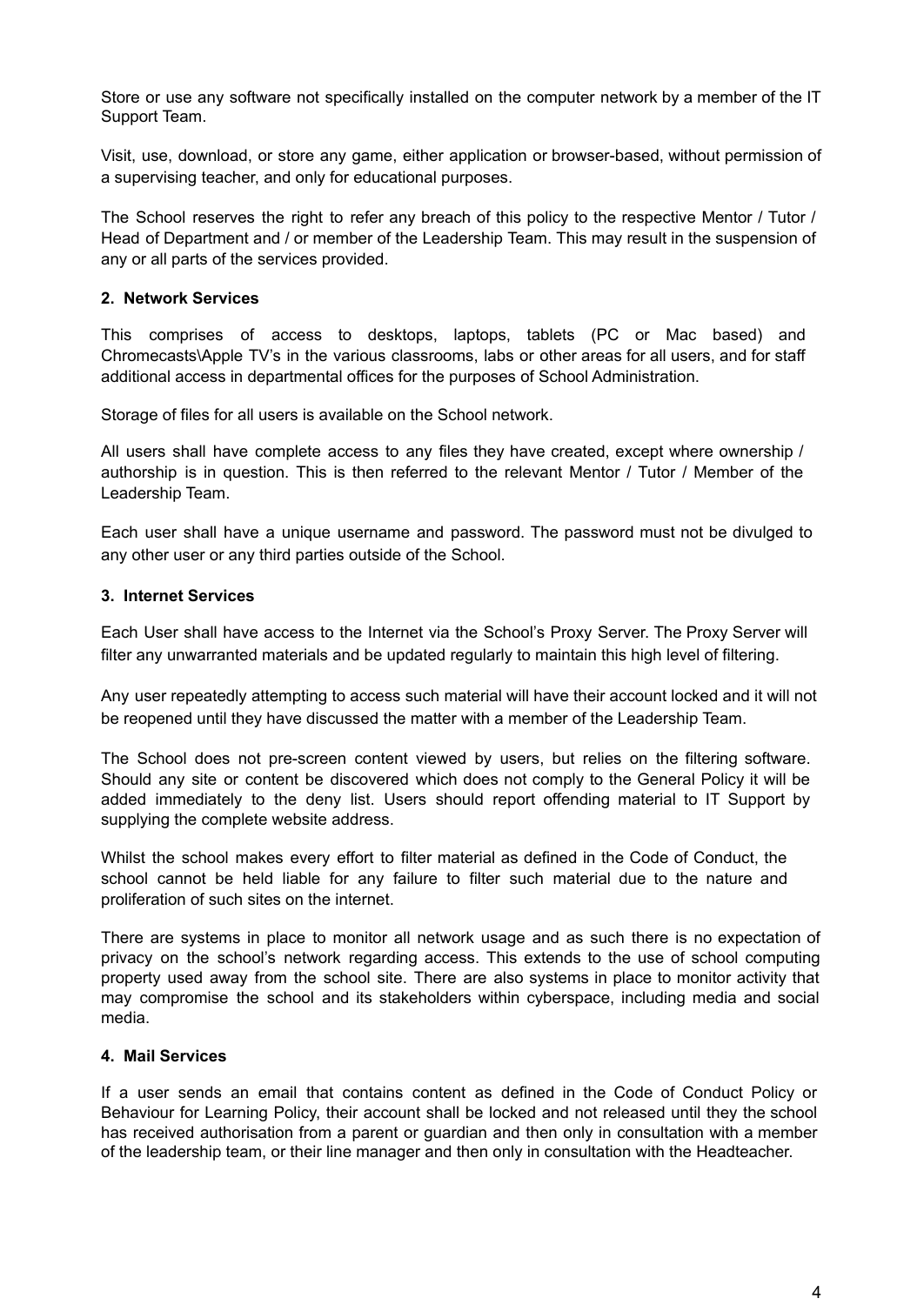If a user repeatedly sends material as defined in the policies above the matter will be referred to the Headteacher

Any user who receives unsolicited mail can inform the IT Manager who will endeavour to trace the originator and report them to their Service Provider.

Likewise, if any user is found to be sending unsolicited emails, to other users within the school, or to external accounts, the matter will be referred to the Headteacher.

The standard disclaimer should be attached to all outgoing mail and should not be modified in any way; this is to protect both the interests of the school and the individual.

Users' email can be monitored by IT support at the request of the Headteacher, Governing Body or other legal agencies.

There are systems in place to monitor all email usage and as such there is no expectation of privacy on the school's network regarding email services.

# **5. Security**

Each User will be given a unique username and password that will allow them to access their account.

The username and password are solely the responsibility of the user and not to be shared with other users or third parties for any reason. If a user is found using the username and password of another user their services may be suspended and immediately referred to the Headteacher.

The only programs that may be used within the School are those agreed on by the IT Manager and / or Leadership Team and installed by a member of IT Support. The introduction of programs (including any software containing viruses or used to disrupt any part of the Network, or connected networks) onto the network is not tolerated and will be treated as intentional damage or an attempt to cause damage to School property.

All information about staff and students will be dealt with in compliance the Data Protection Act and only given to authorised agencies. Staff and students agree to abide by the Data Protection Policy.

The School reserves the right to monitor all traffic on the network and school computing property including but not limited to user's individual saves areas, either manually or through automated software, to ensure policy compliance and to aid in resolving any issues.

While the school takes every precaution to ensure adequate backups of all data stored on its servers, users should be mindful of ensuring they have taken appropriate steps to safeguard their own work. This could be accomplished by copying files to USB drives or using other appropriate methods.

# **6. Treatment of Equipment**

IT Support will endeavour to ensure all equipment is in working order, should any user find that a piece of equipment does not work correctly they are to report it to a member of IT Support and not attempt to repair it themselves.

Any user who causes damage directly or indirectly intentionally, through neglect or through any other actions to any equipment may be refused the right to further use of the equipment and may be asked to cover costs towards any repairs or replacements.